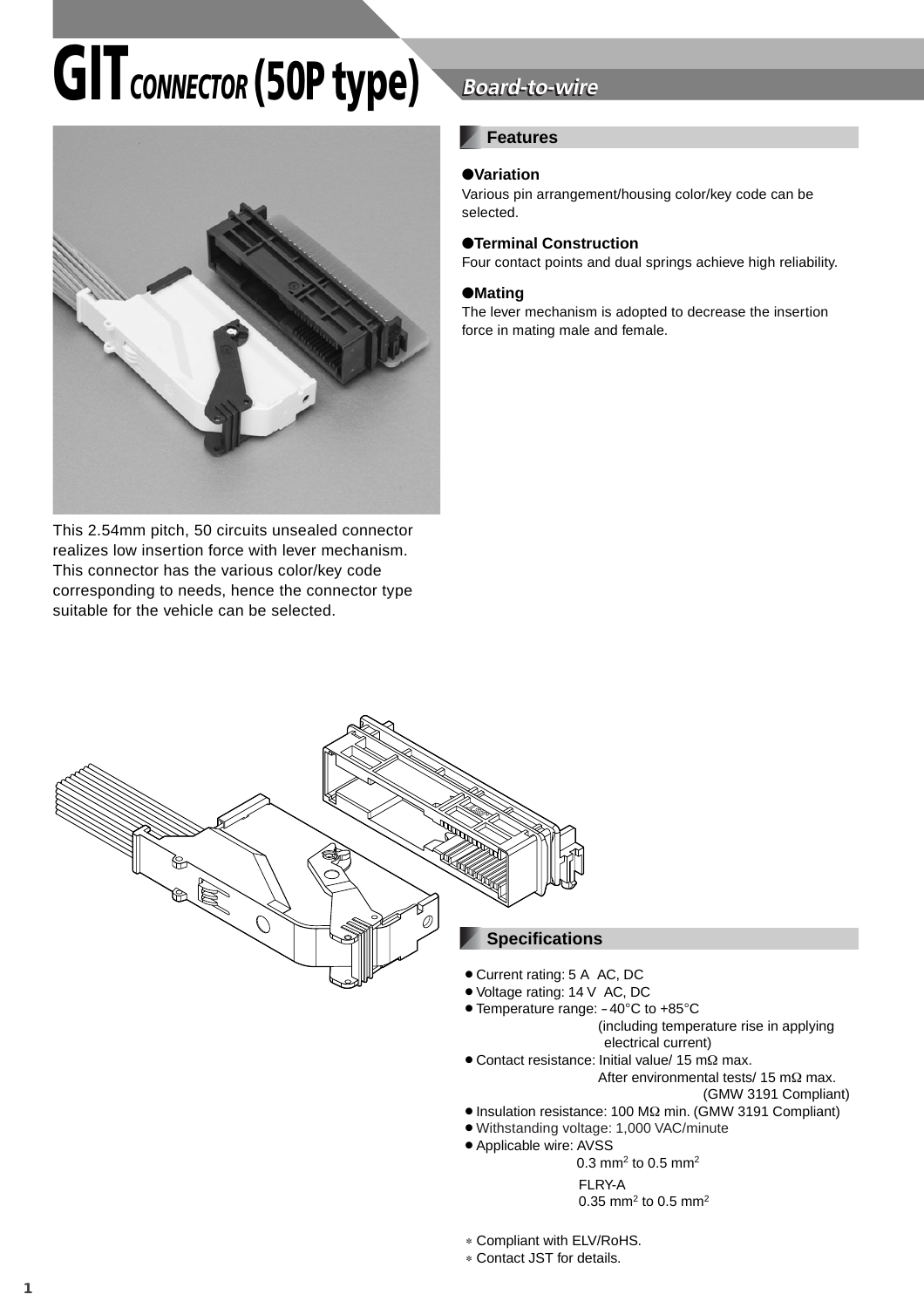# **Female terminal**  $\in \exists$ 888



### **Female connector**



|                                           | Applicable wire range |                 |           |
|-------------------------------------------|-----------------------|-----------------|-----------|
| Model No.                                 | Conductor             | Insulation O.D. | Q'ty/reel |
|                                           | (mm <sup>2</sup> )    | (mm)            |           |
| SGIT-B021T-MS0.64                         | $0.3$ to $0.5$        | 1.4 to 1.7      | 9,000     |
|                                           |                       |                 |           |
| Material and Finish                       |                       |                 |           |
| Terminal box: SUS                         |                       |                 |           |
| Terminal spring: Copper alloy, tin-plated |                       |                 |           |
|                                           |                       |                 |           |

| <b>Circuits</b>                         | Model No.              | $Q'$ ty/box |
|-----------------------------------------|------------------------|-------------|
| 50                                      | $50$ GIT-CL-1A-()()-() | 360         |
| Material                                |                        |             |
| Cover housing: Glass-filled PBT, yellow |                        |             |

Lever: Glass-filled PBT, black

Note: Color/Key codes other than above-mentioned housing or lever are also availabis.

| <b>Circuits</b>         | Model No.     | $Q'$ ty/box |
|-------------------------|---------------|-------------|
| 50                      | GITR-50H-1A-K | 600         |
| Material                |               |             |
| Glass-filled PBT, black |               |             |

| Model No.    | $Q'$ ty/box |  |
|--------------|-------------|--|
| GITSL-H-2A-K | 500         |  |
|              |             |  |
| Material     |             |  |
|              |             |  |

Glass-filled PBT, black

Note: The above Q'ty/box indicates inner box Q'ty. Contact JST for details.

# *GIT(50P type) CONNECTOR*